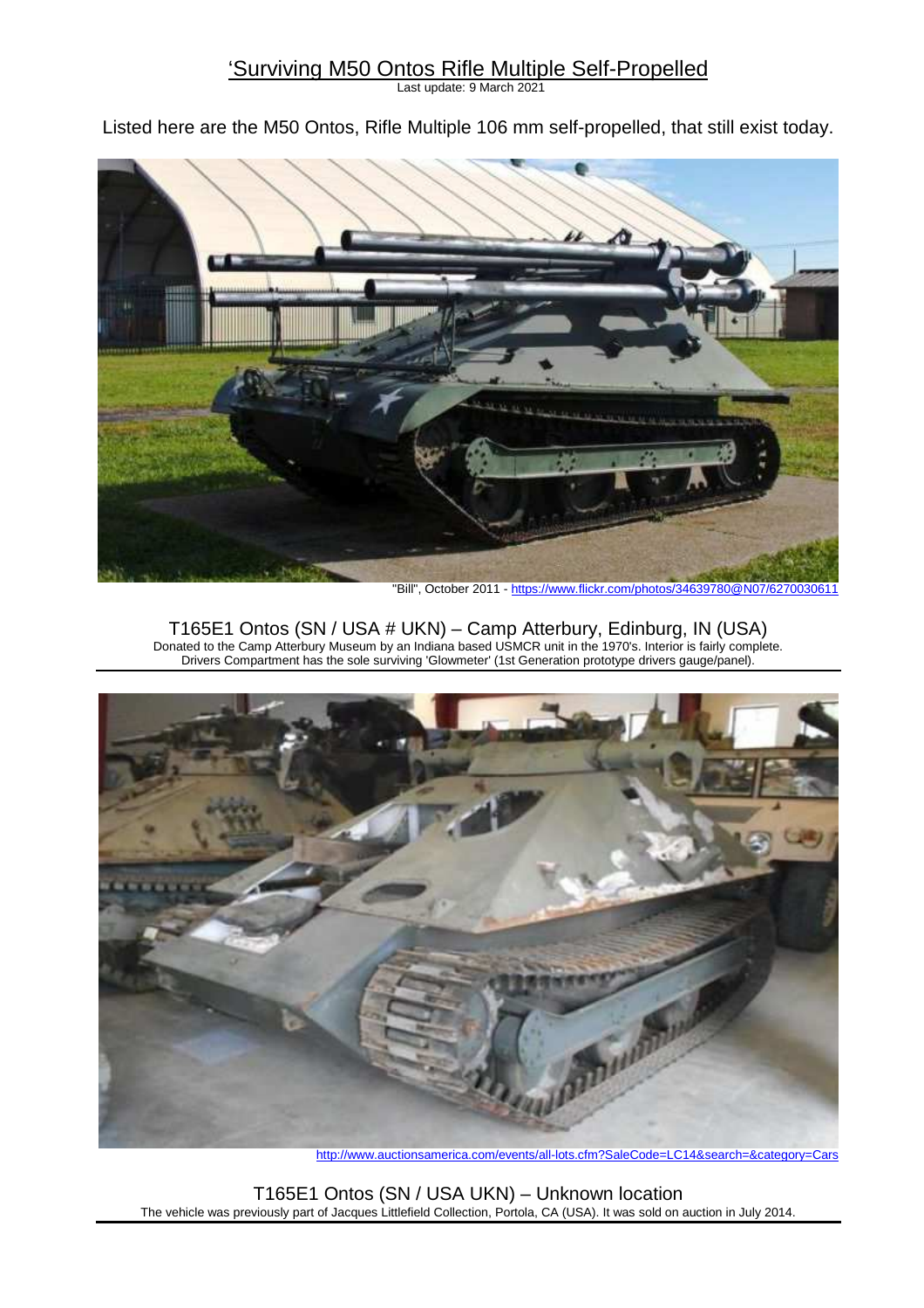

Roger Davis, May 2009 - http://www.cdsg.org/forums/viewtopic.php?t=259&sid=61dc57deb8d1et

### T165E2 Ontos (USA 40232509) (SN UKN) – US Army Ordnance Museum, Aberdeen Proving Ground, MD (USA)

This 3rd Generation prototype was initially delivered on 9 June 1954 to Ft Bragg, NC for the purpose of the US Army's Ontos 'Troops Test'. It was among the 'first batch' of factory built T165E2's and not an upgraded early model T165 or T165E1. It had been on display for many years on the old 'Mile of Tanks' at APG, Md.



Paul Hannah, November 2015 - http://www.vgbimages.com/AFV-Photos/Russell-Military-Museum-Zion-IL/n-QWvWDB/i-2GntXnn

T165E2 Ontos (USMC # & SN UKN) – Russell Military Museum, Zion, IL (USA) The vehicle was previously part of Jacques Littlefield Collection, Portola, CA (USA). It was sold on auction in July 2014.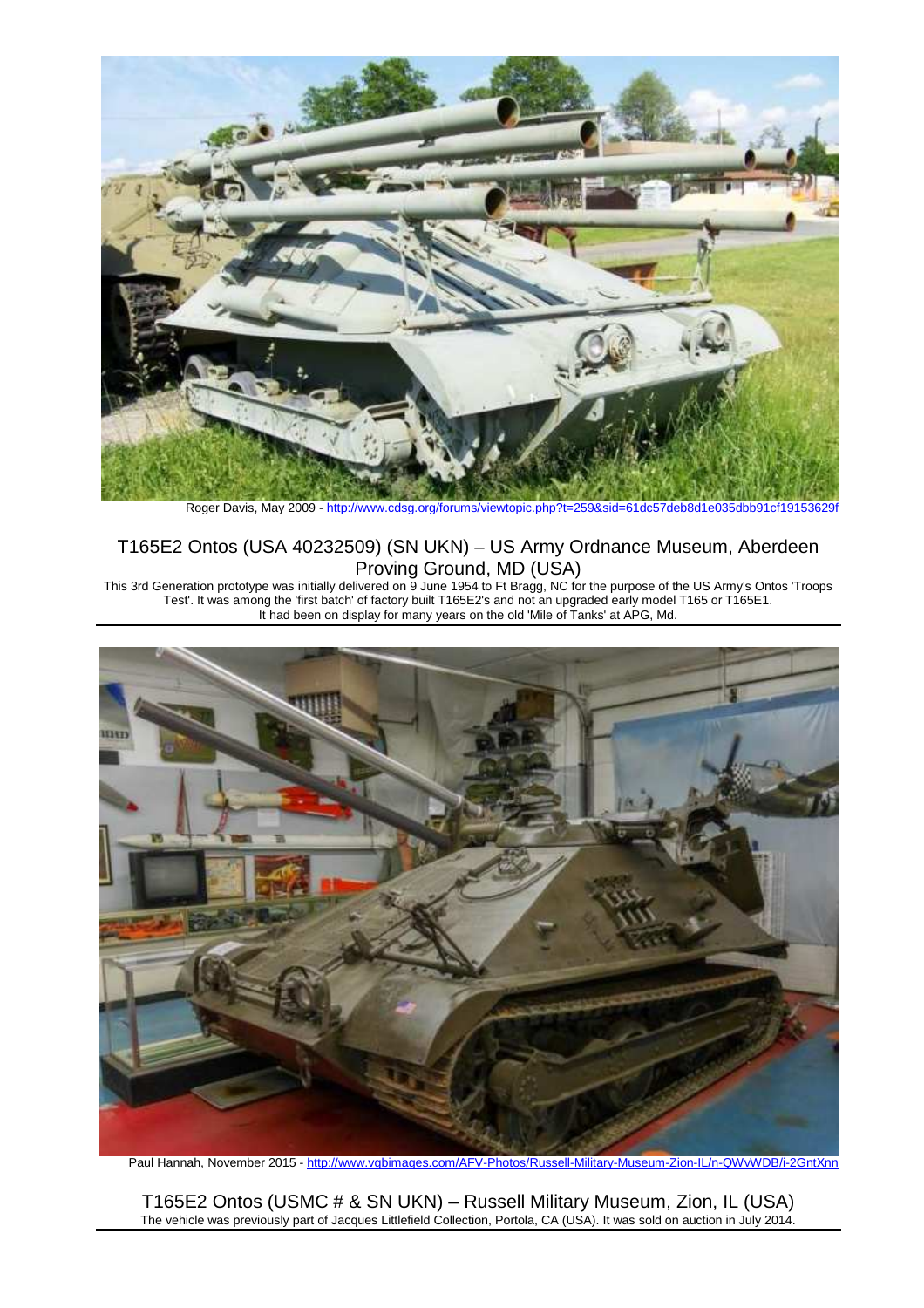

"Freedom's Falcon" , July 2018 - https://commons.wikimedia.org/wiki/File:Royal\_Tank\_Museum\_9.jpg

M50 Ontos – Royal Jordanian Tank Museum (Jordan)



http://www.fortbenningphotos.com/Fort-Benning-Past-Present/Armor-Museum/2011-02-25-TMP-Main-Post-AR/15974335\_WRfgK6#!i=1198303163&k=VXydf

M50A1 Ontos (USMC # 226684 ) (SN 304) – Storage Area, National Infantry Museum, Fort Benning, GA (USA)

This M50A1 Ontos was given to the Patton Museum in 1971, donated by the USMC. It was statically displayed for many years around the Museum. In the late 1990's it was placed in storage. In 2004, a two year restoration project was initiated. The restoration was completed in May 2006. In Aug 2006, the fully operational Ontos was highlighted in a 'Mail Call' segment starring R.Lee Ermey. Although it was restored and displayed at the Patton Museum, it was transferred to Ft Benning GA to be part of the new National Armor & Cavalry Museum. On 29 Oct 2010, the 6- 106mm Recoilless Rifles were dismounted.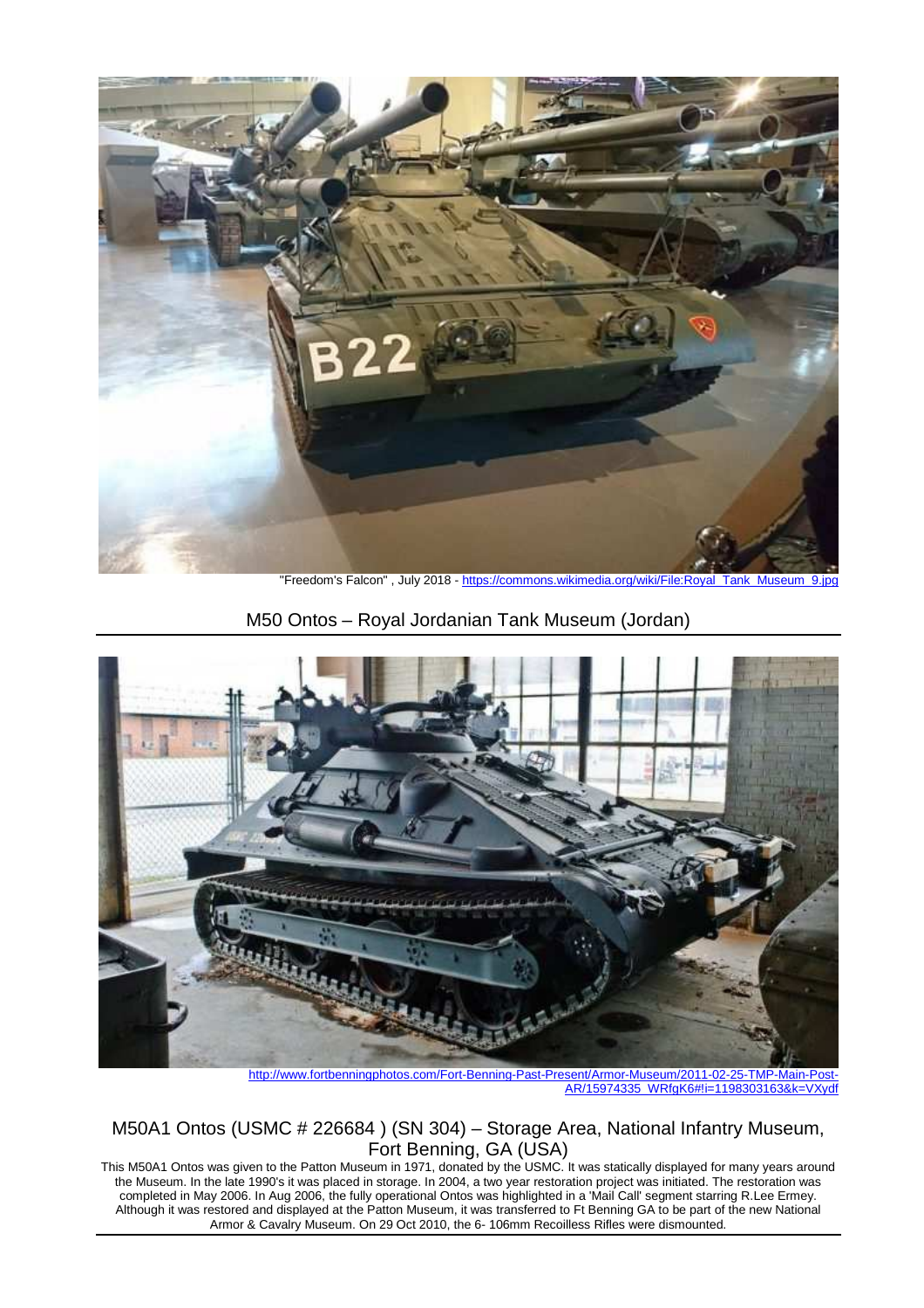

2010 - Photo provided by Don Moriarty

## M50A1 Ontos (USMC # 226806) (SN UKN) – Marine Corps Air Ground Center, Twentynine Palms,CA (USA)

This Ontos is a production M50A1 statically displayed at the Marine Corps Air/Ground Center, Twentynine Palms, Ca. It has been displayed for a number of years with the non-standard desert camouflage pattern. No Ontos serving in the USMC from 1957 to 1970 was ever painted in this pattern.



Roger Davis, June 2011 - http://cdsg.org/forums/viewtopic.php?p=1085#1085

M50A1 Ontos (USMC # & SN UKN) – Ropkey Armor Museum, Crawfordsville, IN (USA) The turret and major weapons / mounts are missing. It is automotively operational and is used on occasion in local parades. The commanders couple is a non-standard Ontos coupla, that came from another type vehicle.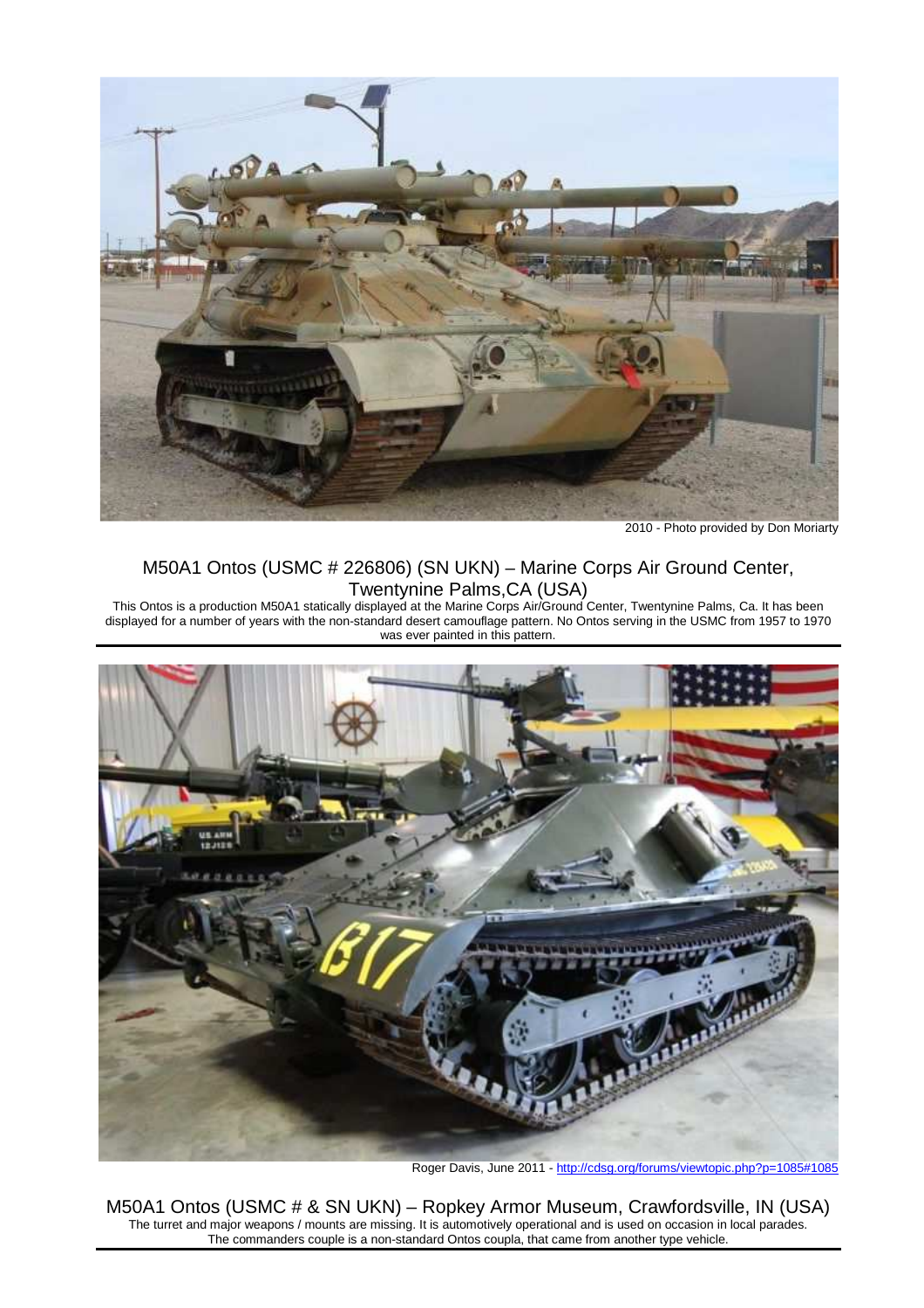

"RogueSpirit", October 2008 - http://www.flickr.com/photos/turner\_family/3288032980/

M50A1 Ontos – National Museum of the U.S. Marine Corps, Quantico (USA) It was cosmetically refurbished at Aberdeen Proving Ground, MD and then used as the focus of a diorama on the 1968 TET Offensive in the National Museum of the USMC



"Mark L.", Aprill 2009 - http://picasaweb.google.com/lopicma/RockIslandM50Ontos#

M50A1 Ontos (USMC # & SN UKN) – Rock Island Arsenal Museum, IL (USA)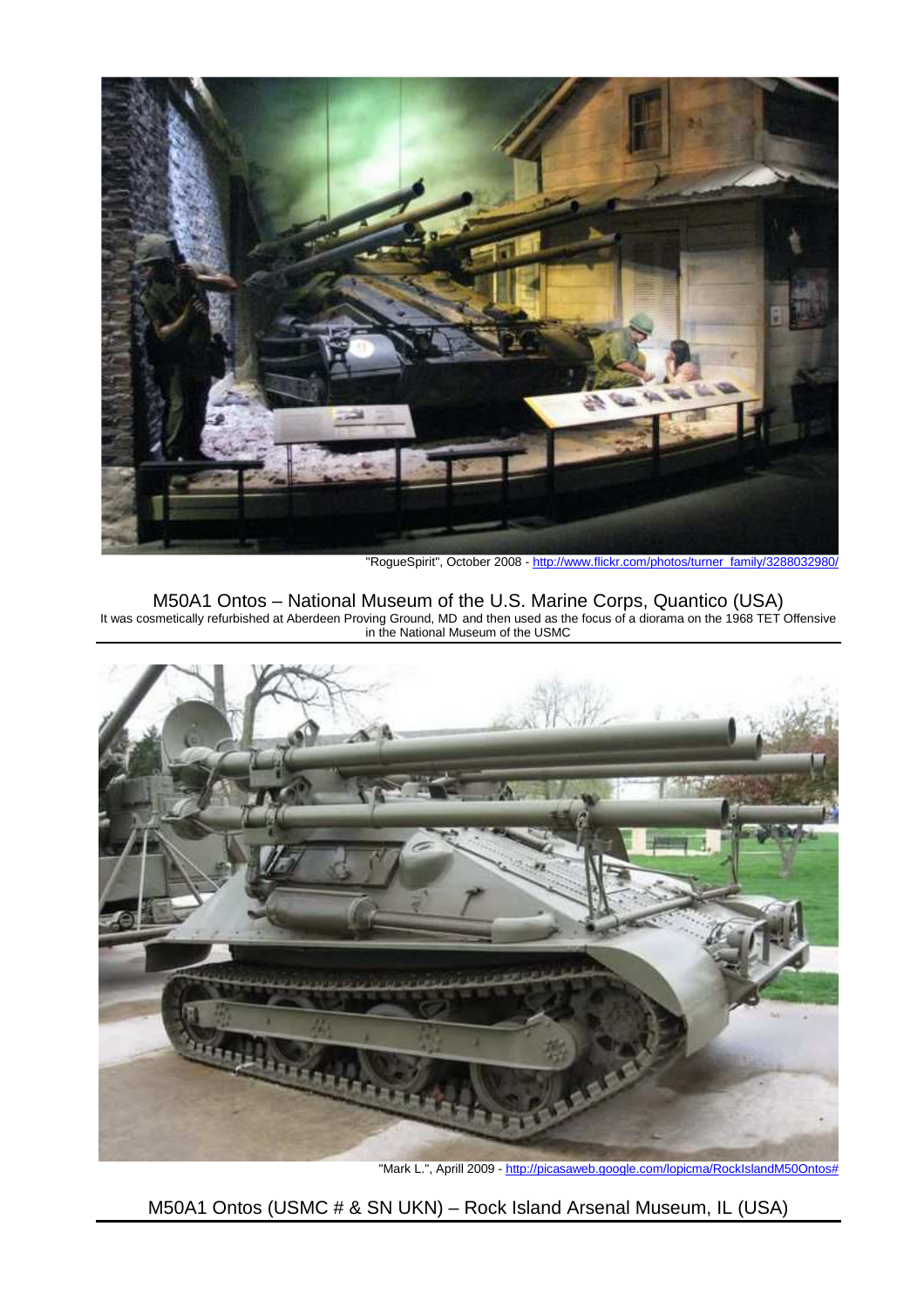

2007 - Photo provided by Don Moriarty

M50A1 Ontos (USMC # 22690) (SN UKN) – Museum of the Forgotten Warriors, Marysville, CA (USA)



Neil Baumgardner, January 2008 - http://www.com-central.net/index.php?name=Forums&file=viewtopic&t=8702

M50A1 Ontos (USMC # 226\_\_\_) (SN UKN) – American Society of Military History "Tankland" South El Monte, CA (USA)

In 2006 it was repainted with 3rd Anti Tank Batalion markings. These were the markings that were on the vehicle when it was acquired.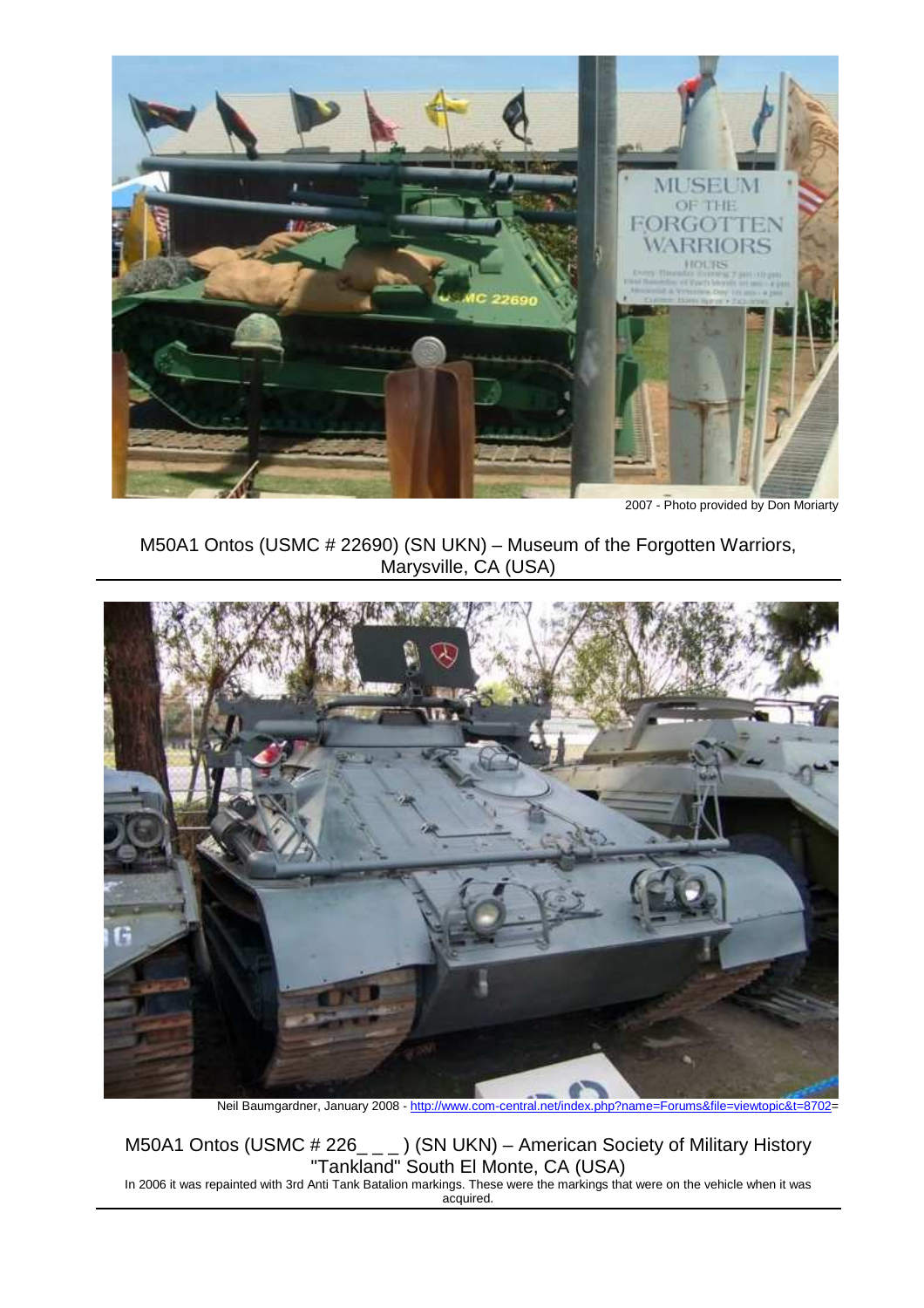

Mike Pressley, February 2019

#### M50A1 Ontos (USMC # & SN UKN) – USMC Museum of the Carolinas, Jacksonville, NC (USA)

The Ontos was previously converted for use by the Forestry Service.

It is a composite of a number of vehicles to include a former range target at Camp Lejuene. It is a privately owned vehicle that was donated to the USMC Museum of the Carolinas in Jacksonville NC.



2004 - Photo provided by Don Moriarty

M50A1 Ontos (USMC # & SN UKN) – Private collection, Central New York, NY (USA) The Ontos was converted for use by the Forestry Service. It was acquired by a private owner and is currently 1 of 5 vehicles in a recently formed Ontos Historical Organization which has been organized by Ontos Crewmen, headquartered in Central New York.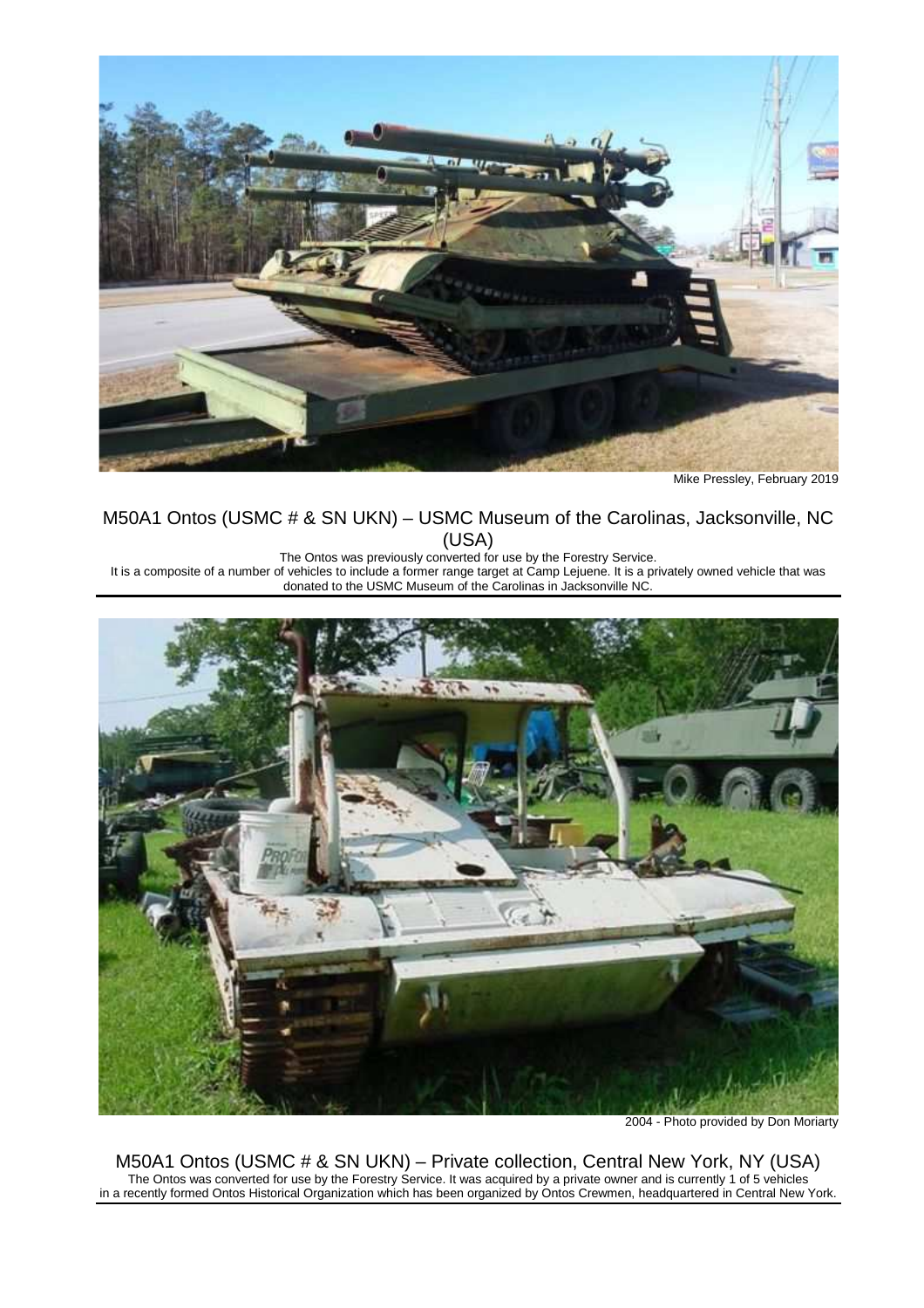

2016 - Photo provided by the owner

#### M50A1 Ontos (USMC #226893 & SN UKN) – Private collection, Hockley, TX (USA)

The Ontos was converted for use by the Forestry Service. It was acquired by a private owner and was restored using several individual vehicles. It is operational, and is used frequently in local parades. Its paint scheme replicates a vehicle (C22) from C Co 3rd Anti Tank that was destroyed during combat action in the Republic of South Vietnam.



Mark Hawthorne, August 2020

M50A1 Ontos (USMC #226717 & SN UKN) – Museum of the American G.I., College Station, TX (USA)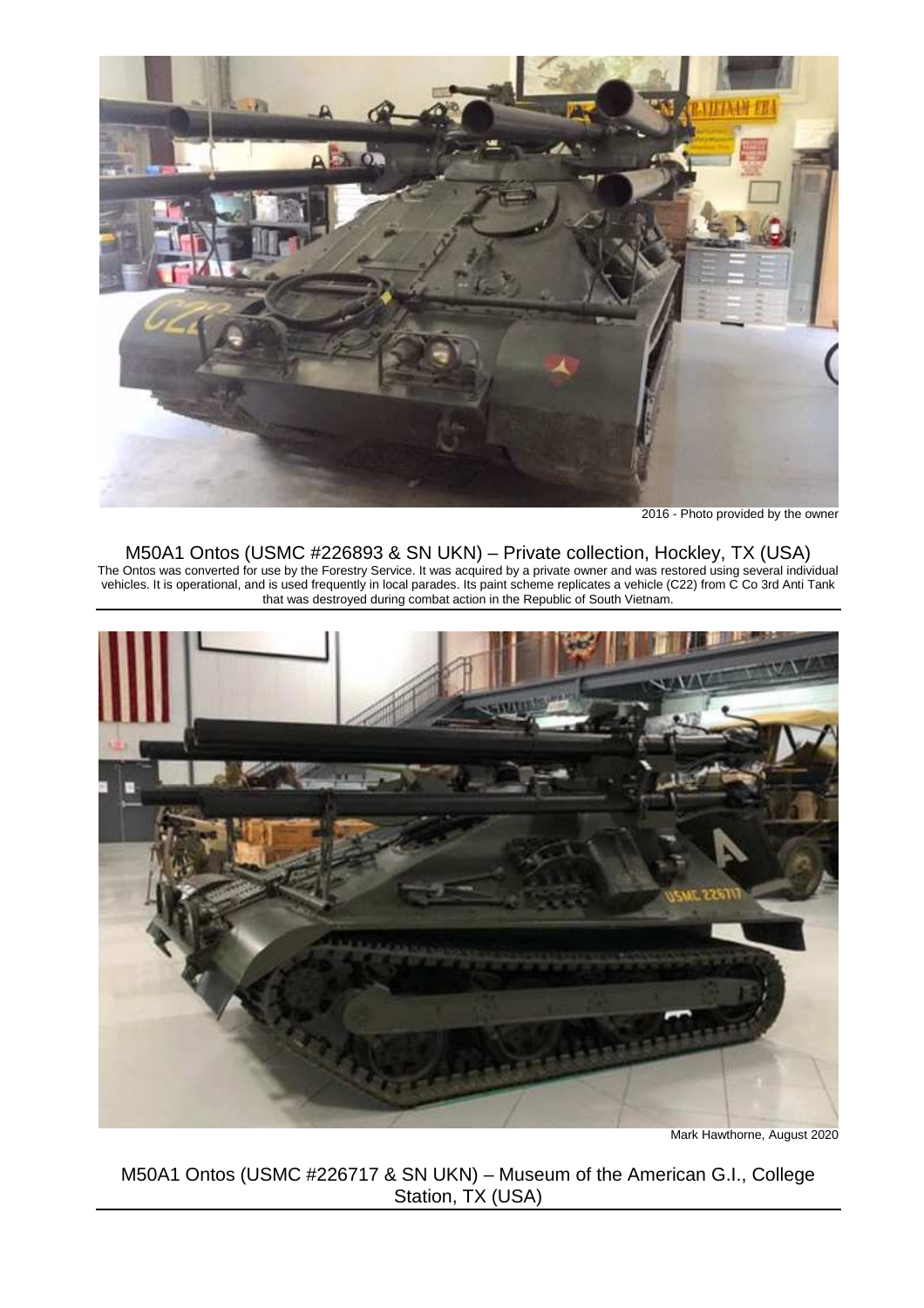

2009 - Photo provided by Don Moriarty

M50A1 Ontos (USMC # & SN UKN) – Private collection, Hockley, TX (USA) The Ontos was converted for use by the Forestry Service. It was acquired by a private owner and has since been sold to a third private owner. It is currently located in Hockly TX and will be moved to another location in Texas for a future restoration project.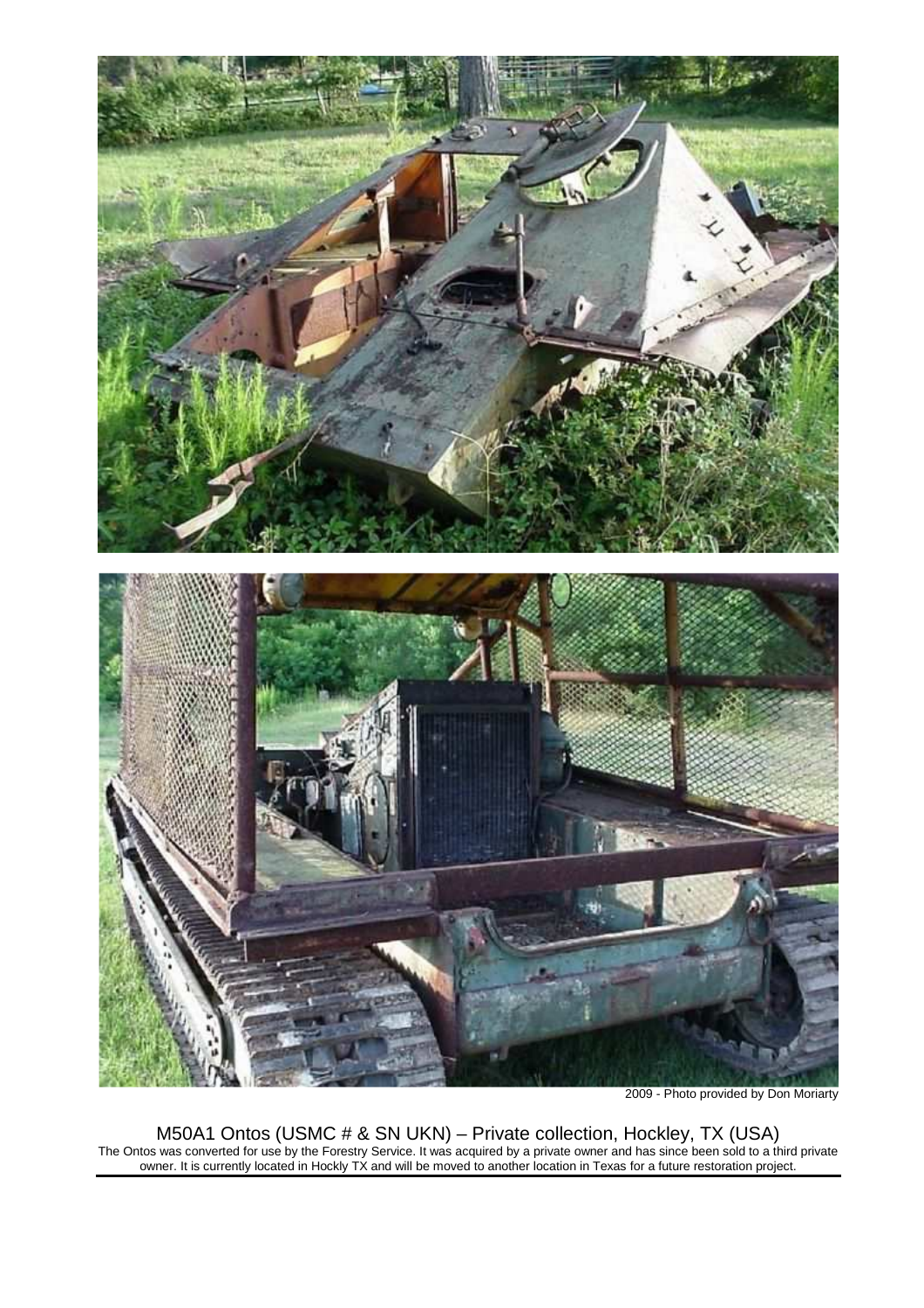

2005 - Photo provided by Don Moriarty

## Approximately 68 M50A1 Ontos – Desert holding area of what used to be "NAWS", China Lake, CA (USA)

When the USMC deactivated the M50A1 Ontos in 1969-70, a large number were shipped to a range target holding area. Many were 'pushed' off of the transport trucks in the 70's and remain as they were dumped off. Included in this group is vehicle that has been verified as a TET 1968 'Hue' veteran from 1st Anti Tank Batalion (USMC # 226855)



Michael Butts, 2015

M50A1 Ontos (USMC # 226849) (SN 465) – Mechanized Museum of the US Marine Corps, Camp Pendleton, CA (USA)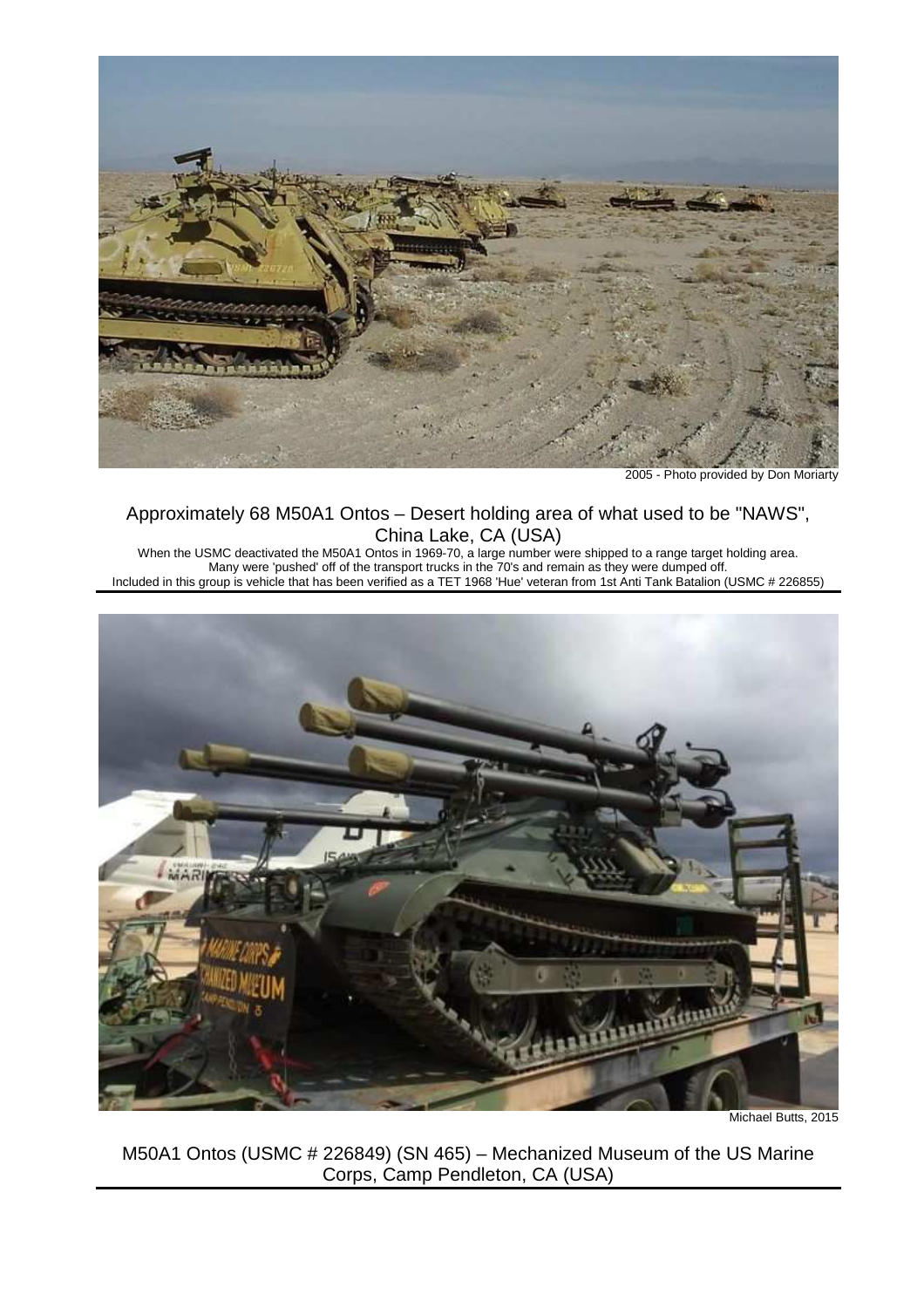

(USMC # 226934) (SN UKN) 2004 - Photo provided by Don Moriarty



2004 - Photo provided by Don Moriarty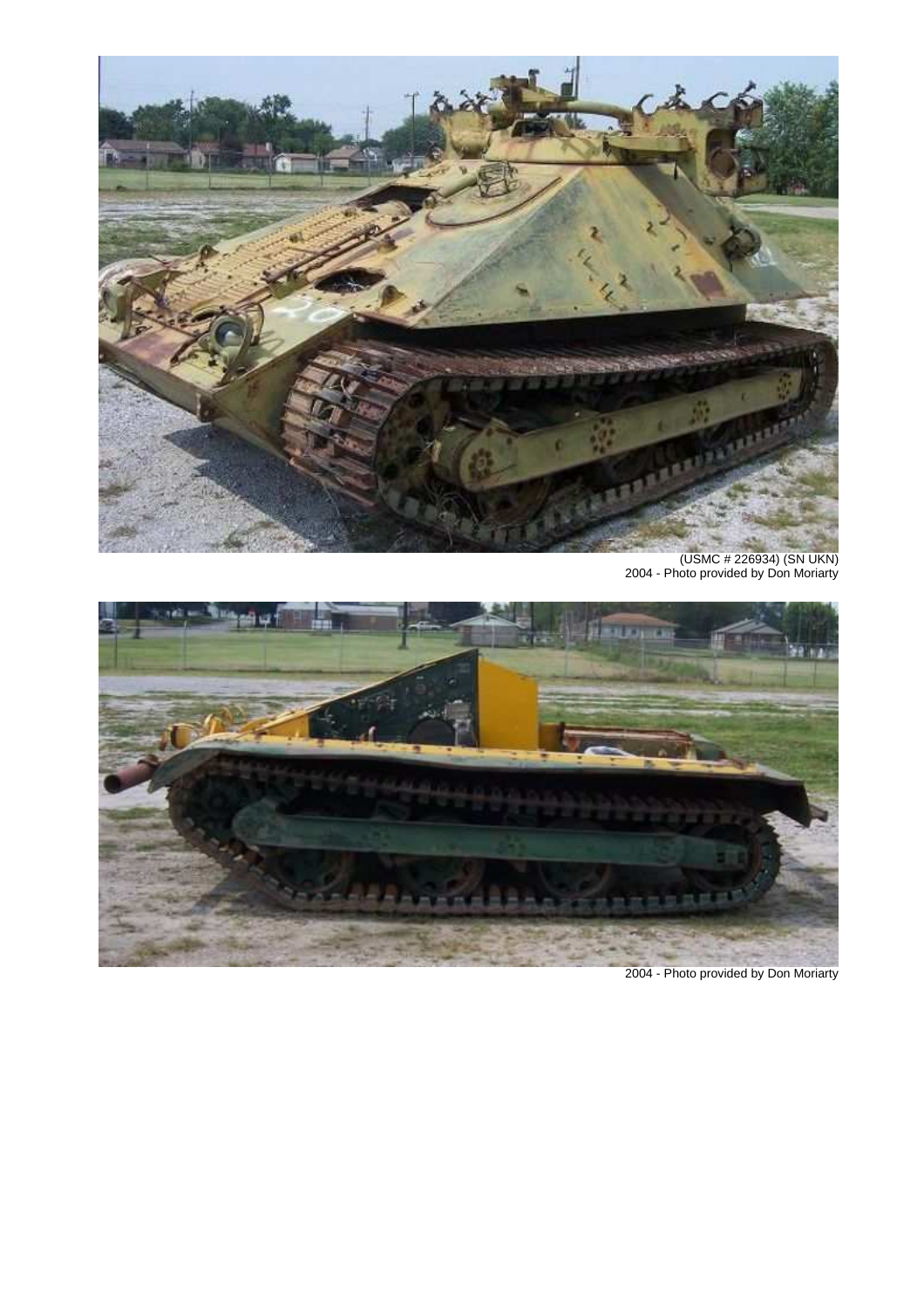

2004 - Photo provided by Don Moriarty



2004 - Photo provided by Don Moriarty

# Four M50A1 Ontos (USMC # & SN UKN) – Private collection, Central New York, NY (USA)

All 4 vehicles were stored for a period of time in Henderson KY. They have since been moved to a new 'facility' that was a former Chrysler dealership complex in Central New York township. A recently formed Ontos Historical Organization has been organized by Ontos Crewmen, with the focus of restoring several of the USMC vehicles and displaying them to the public.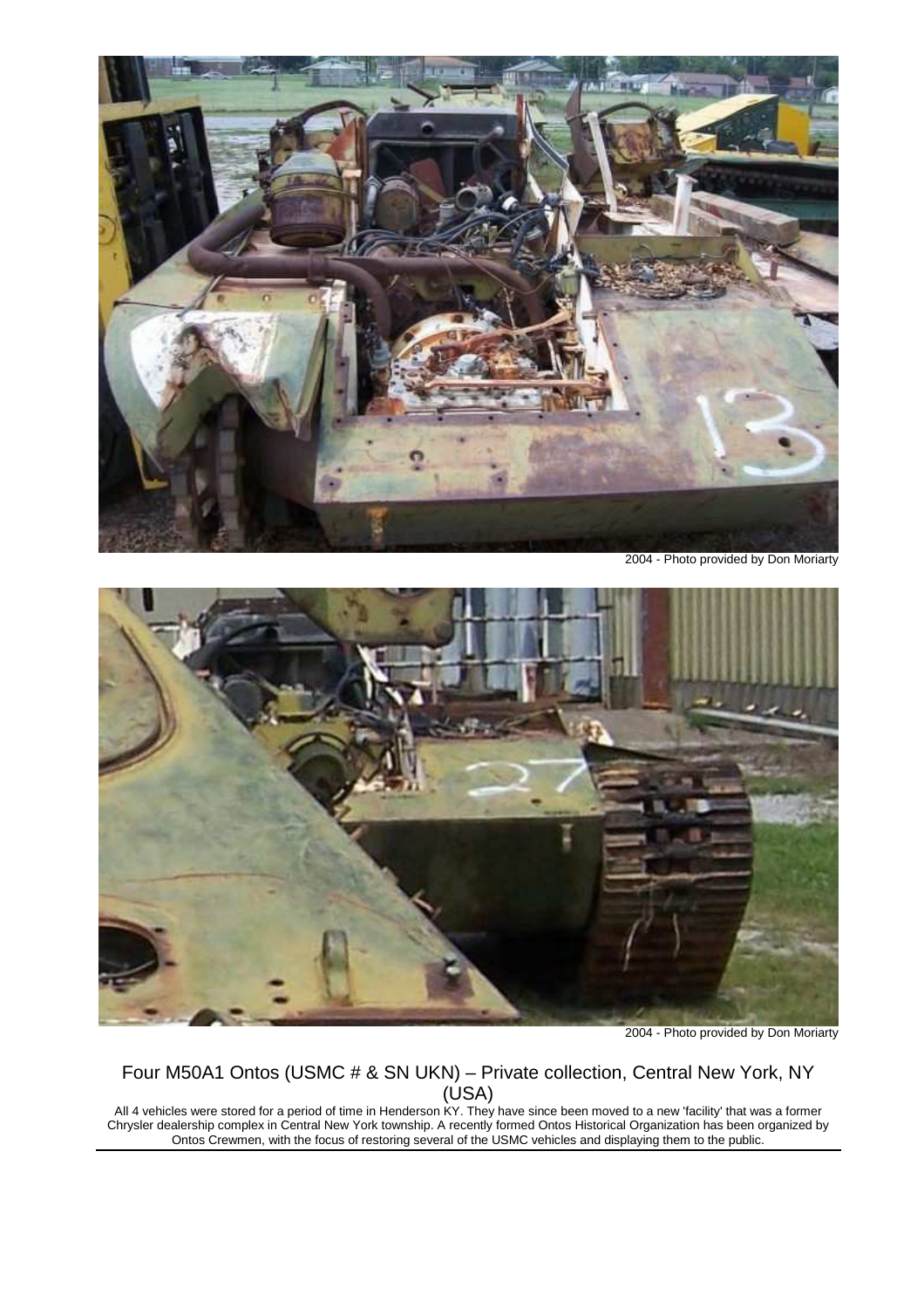

Neil Baumgardner, January 2011 http://smg.photobucket.com/albums/v218/baumgar/Camp%20Pendleton/?action=view&current=102\_2574.jpg

M50A1 Ontos (USMC # 226923) (SN 528) – Mechanized Museum of the US Marine Corps, Camp Pendleton, CA (USA)

This Ontos was acquired complete without 106mm RR's by the Mechanized Museum of the Marine Corps at Camp Pendleton.



2015 - Ann Kent

M50 Ontos **reproduction** – Forgotten Warriors Museum, Cape May, NJ (USA)